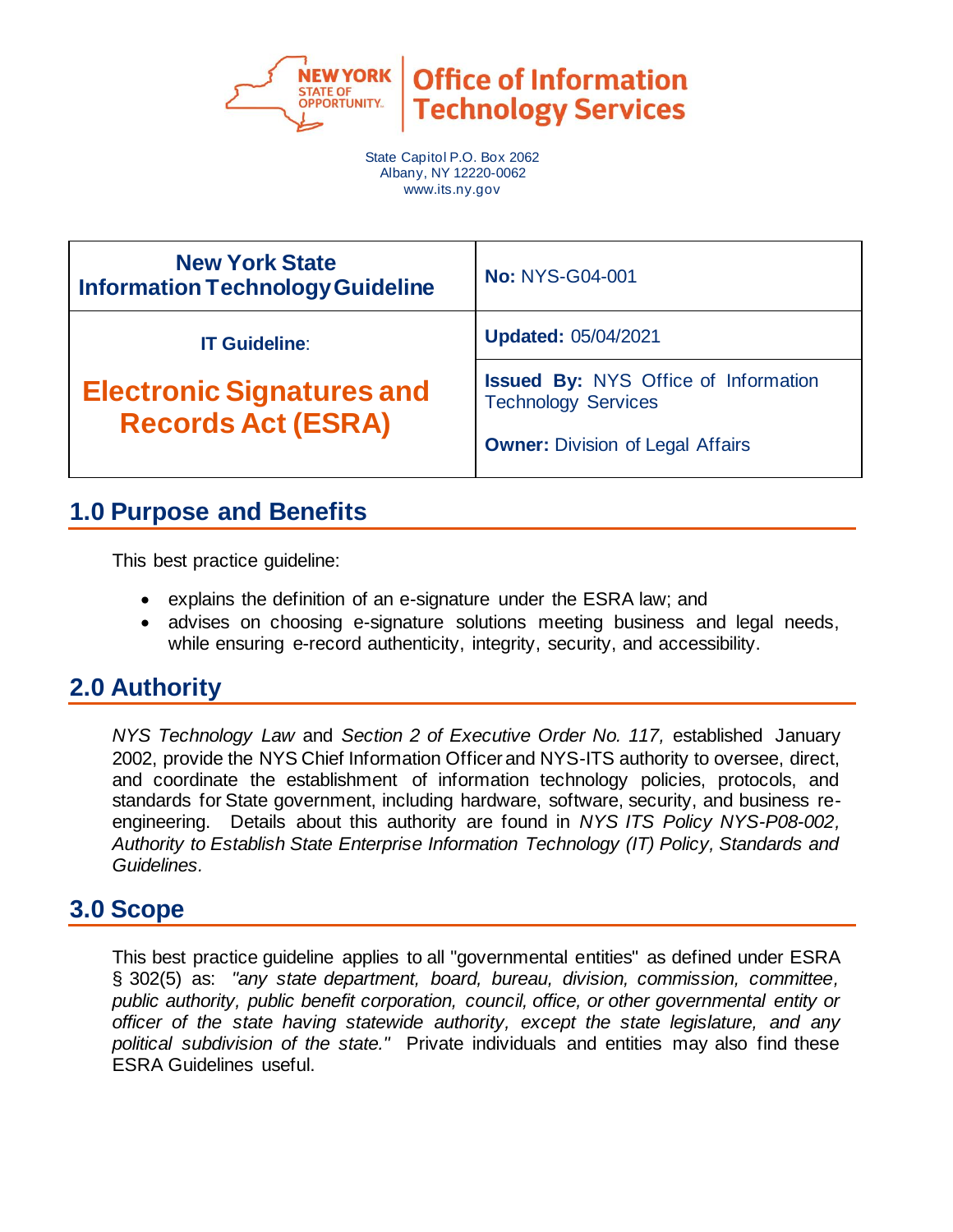# **4.0 Information Statement**

#### **4.1 Introduction**

ESRA's purpose is to facilitate e-Commerce and e-Government in New York State by giving electronic signatures and records (e-signatures and e-records) the same force and effect as signatures and records produced by non-electronic means.<sup>1</sup> In most cases, the use and acceptance of e-signatures or e-records is completely voluntary, as ESRA does not require private parties or governmental entities to use or accept e-signatures or erecords, unless some other law provides otherwise. The ESRA Guidelines are designed for governmental entities, but private individuals and entities may also find them helpful. ESRA regulatory changes or other developments may be noted on ITS' webpage: https://its.ny.gov/electronic-signatures-and-records-act-esra.

Unless otherwise provided by law, governmental entities that use e-records must:

- Allow citizens to access records as permitted by law.
- Provide, or accept for submission or filing, hard copy paper documents; and
- Not require submission or filing of records electronically.

All laws applicable to government records are applicable to e-records, including retention, accessibility, and disposition requirements under the Arts and Cultural Affairs Law, the Judiciary Law, or local statute. Governmental entities that use and accept e-records must also ensure their authenticity, integrity, and security and, when appropriate, their confidentiality (see Title 9 NYCRR Part 540.5(d)).

The definition of "electronic signature" in ESRA § 302(3) conforms to the definition found in federal law (the "E-Sign" Act), affording the parties to an electronic transaction maximum flexibility in selecting an appropriate e-signature solution.

ESRA-related amendments periodically occur, such as under Chapter 549 of the Laws of 2011, when ESRA and the NYS Real Property Law were amended to allow local recording officers to choose using e-recording of instruments affecting real property, or, through Executive Orders during the COVID-19 pandemic in 2020.<sup>2</sup> In its ESRA role as "electronic facilitator," ITS not only provides direct ESRA guidance when asked, but also periodically updates its website, its regulations, and these ESRA Guidelines to ensure relevance to statutory and other amendments and technological changes.

<sup>&</sup>lt;sup>1</sup> ESRA § 307 contains exceptions such as for documents "providing for the disposition of an individual's person or property," or for "negotiable instruments." ITS as ESRA's "electronic facilitator" can exempt other types of records but has not done so to date.

 $2$  In 2020, NYS Executive Order No. 202.7 temporarily authorized NYS notarial acts to be performed utilizing audio-video technology, as well as allowing e- signatures to be used to execute documents and forms authorizing or accepting funeral services.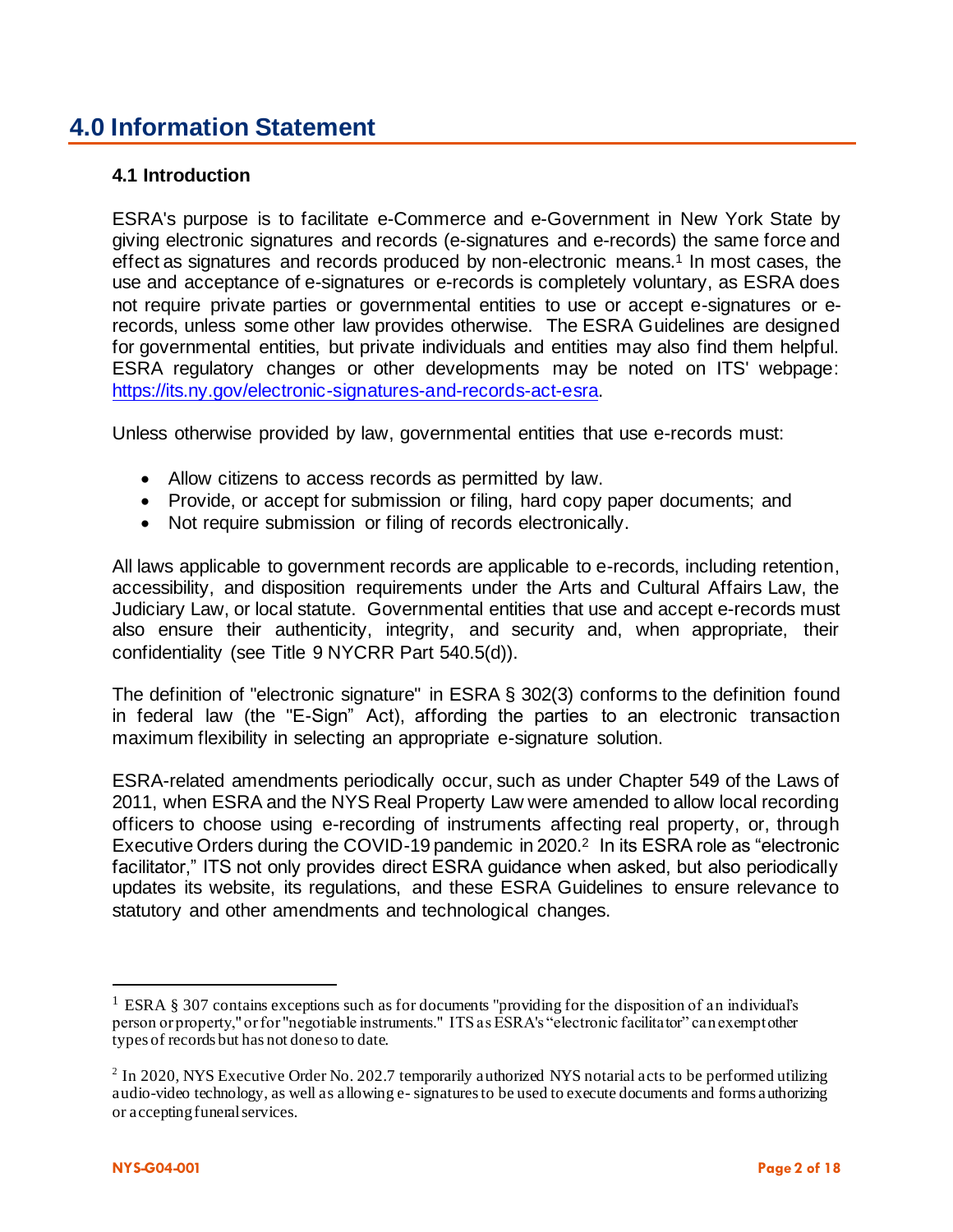These guidelines are organized into two major sections concerning:

- **E-signature Guidelines,** describing ESRA's definition of an e-signature and ways to select e-signature solutions meeting business and legal needs); and
- **E-records Guidelines**, describing ways to ensure e-records' authenticity, integrity, security, and accessibility, including when electronically signed.

#### **4.2 E-signature Guidelines**

**4.2.1 Overview of the Business and Legal Function of a Signature:** A signature can serve several business and legal purposes, demonstrating: intent (a signature on a signed document identifies the signer and an understanding and intent to carry out what was stipulated); authentication and approval (linking the signer with the signed document provides evidence the signer saw and acted to approve or authorize it); security (signatures may protect against fraud, impersonation, or intrusion, and can impart clarity and finality to the transaction reducing later need to inquire beyond the face of a document); and ceremony (signing is a meaningful act warning the signer that by approving the document, the signer may be making a legally binding commitment).

**4.2.2 Is an E-signature is Needed or Desirable?** Review business and legal requirements, and transactional risks. Creating and maintaining e-signed, e-records may require more resources/effort than unsigned e-records. Consider:

**Is a signature legally required?** Specific federal, state, and local laws and regulations require signatures for various transactions. Under the statute of frauds, to be enforceable certain contracts and documents must be in writing and/or signed.

**Is there a business need for a signature**? Even if not legally mandated, signatures may be used on paper documents for purposes such as authentication or security, e.g. for documenting that a party to a transaction attested to the accuracy of the information provided, agreed to certain conditions, and/or read and understood related documents. In e-transactions where no formal signature is legally required, it may be preferable to address authentication and security using technologies and procedures meeting business needs without using an e-signature. However, higher risk transactions may carry legal implications or otherwise benefit from using e-signatures for system security, audit, fraud protection, repudiation, or program management issues. Consult legal counsel to review such issues and before deciding to implement an e-signature solution.

**4.2.3 ESRA Definition of an Electronic Signature:** ESRA, at §302 (3), defines an "electronic signature" as: "an electronic sound, symbol, or process, attached to or logically associated with an electronic record and executed or adopted by a person with the intent to sign the record." This definition affords the parties to an etransaction the greatest possible flexibility in selecting an appropriate e-signature solution, while setting some parameters on what constitutes an e-signature for purposes of ESRA: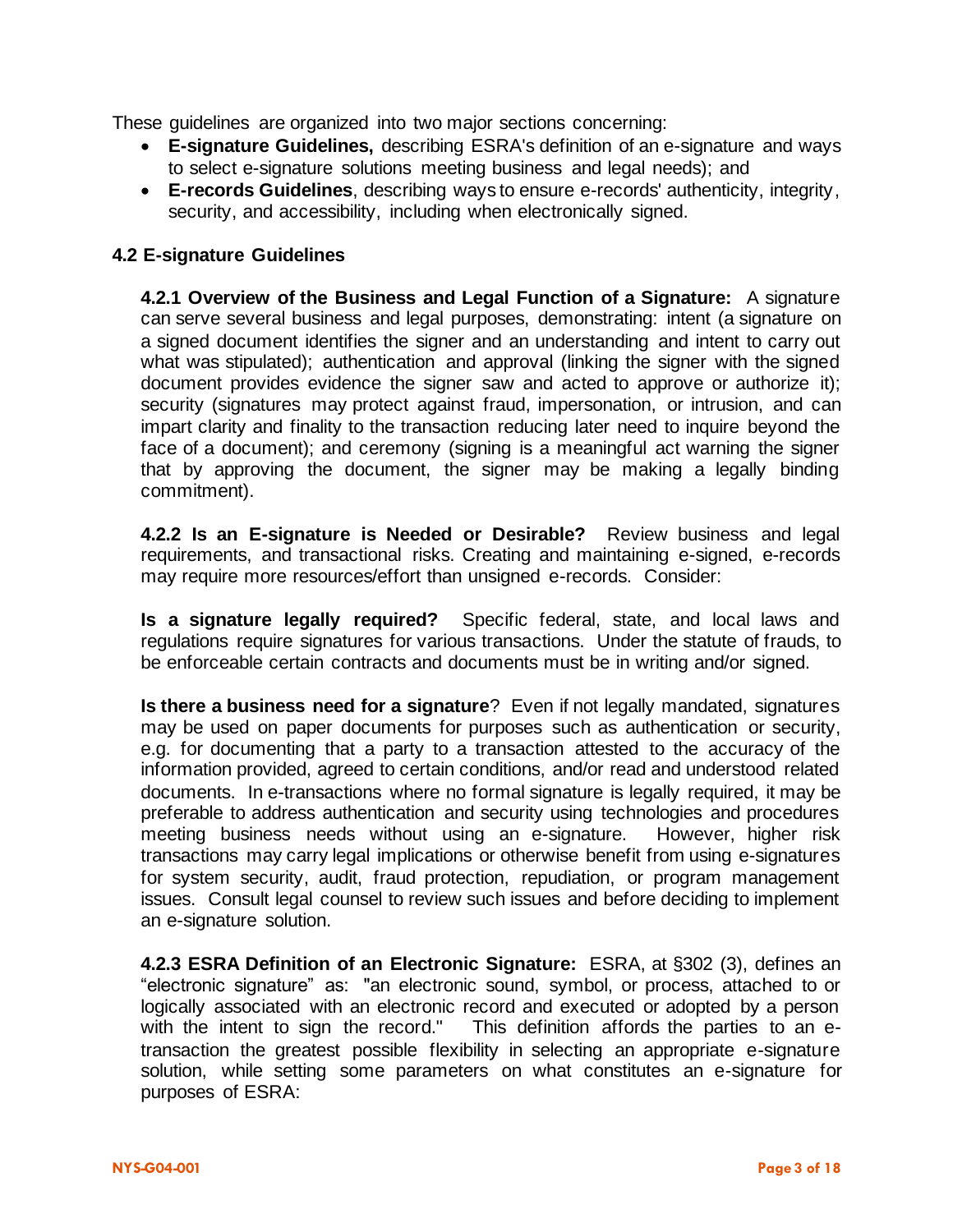**"[A]n electronic sound, symbol, or process. . .":** Under ESRA, various digital objects may serve as e-signatures, as simple as a set of keyboarded characters or complex as an encrypted hash of a document's contents. ESRA also allows a process to create an e-signature, when a system used to create a signed e-record associates the recorded events of accessing an application with the content to be signed, creating a virtual record of the signer's actions and intent. Such signing processes may also use a password, PIN, or other digital object to authenticate the signer.

**"[A]ttached to or logically associated with . . ."**: A penned signature becomes part of a physical paper document and remains with it during transit and after filing. Under ESRA, e-signatures are viewed as "attached to or logically associated with an electronic record" if the e-signature is linked to the record during transmission and storage, achieved by various means. For instance, an e-signature can be a discrete digital object that is part of the document the same as for an ink signature, or, can be an object associated with the document through an embedded link, or be maintained separately but logically associated with the record through a database, index, or other means.

When a process serves as an e-signature, the system used to create a signed erecord logically associates all the signed record's components, e.g. when a document is created with an official's sign-on to a procurement system where the official has only been authorized to access the system to create signed procurement documents, and the official's authority to sign is embedded in the system. The record is created through a sign-on authentication using a PIN or password with the official's actions captured while accessing the system. The record exists conceptually as a 'document' in the system, but the various pieces of the "record" may be maintained in various databases and system logs. The collection and maintenance of different informational pieces, along with the official's intent to sign the record, creates an e-signature under ESRA.

Under ESRA the attachment or logical association between signed record and signature must be created at the point a record is signed, maintained during transmission of the signed record, and retained as long as the signed record is needed including subsequent storage. Creation of the e-signature, including its attachment or logical association to the signed record, can occur outside the government entity's system. A private sector entity regularly submitting reports to a government agency might have an internal system housing and formatting electronic reports, with an authorized signer e-signing such reports at one point in time, and a government entity electing to accept those signed reports when they are later electronically submitted later.

**"[E]xecuted or adopted by a person with intent to sign the record.":** Generally, a signature is a ceremonial act identifying the signer and conveying a commitment to carry out stipulations in the signed document. Under ESRA, while e-signatures must show the same intent as signatures affixed by hand, ESRA doesn't require any specific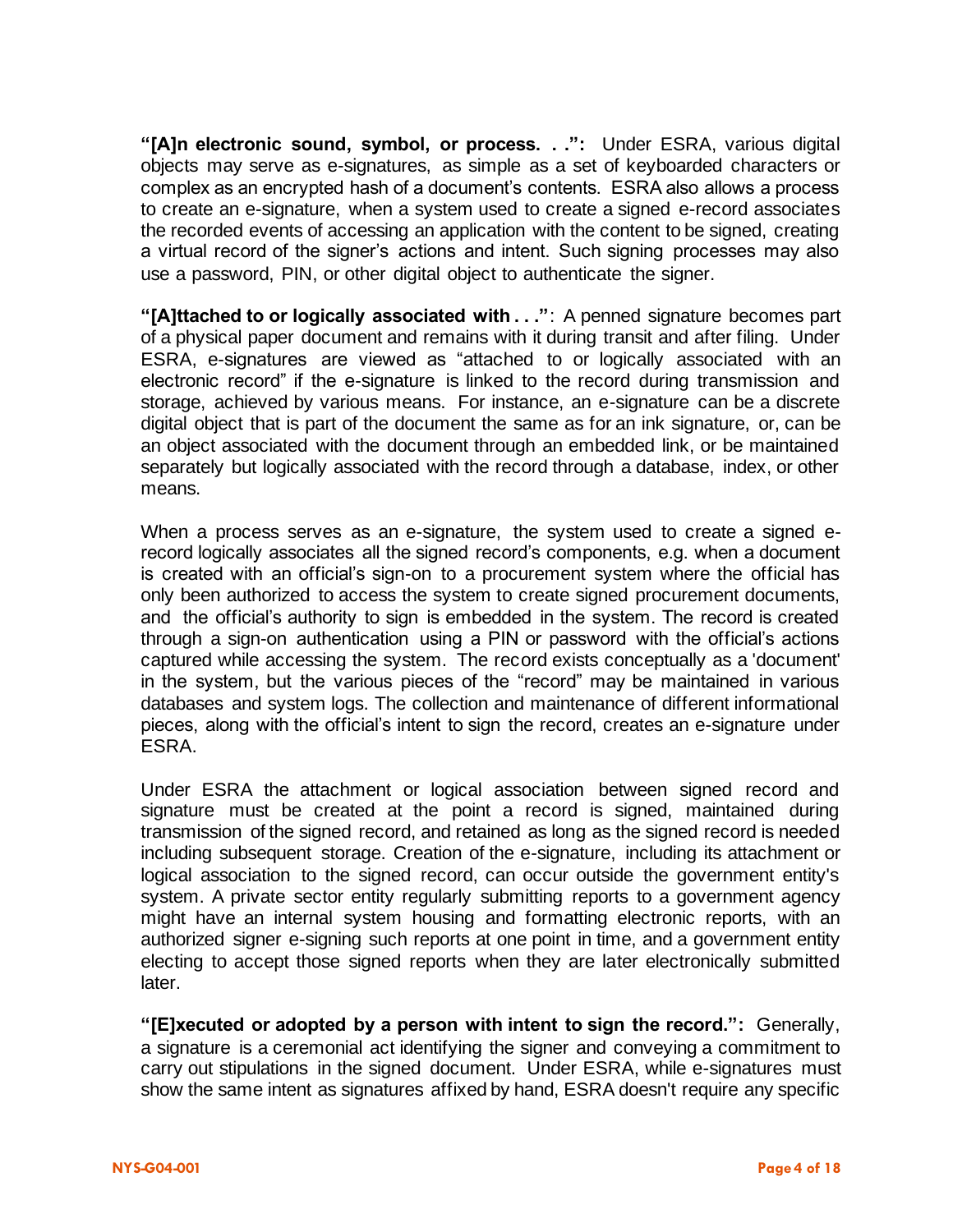level or method of signer identification ("ID") or authentication, so government entities are free to select such methods as meet their needs. Selecting an appropriate identification and authentication approach is one consideration in selecting an esignature solution.

A signer's intent can be captured in many ways, such as automatically captured and documented by the signer's actions after entering an information system. But to avoid confusion as to signer intent, rather than rely solely on system recordation, government entities might adopt a number of other simple practices:

- Prior to applying an e-signature, afford the signer an opportunity to review the entire document or content to be signed.
- Make it impossible for an e-signature to be applied to a document without the signer having been informed that a signature is being applied.
- Format e-signed records to contain similar signature elements as in paper records so a reader may readily identify the significance of the signature at the bottom.
- Allow the signer's intent to be expressed as part of the record or in a certification statement submitted with and linked to the signed record.
- Require the signer to act affirmatively to indicate assent to the document being signed, such as requiring the signer to click an "Accept" button, choose between that and a "Reject" button to show that a choice was made, or alternately be required to type specific words of acceptance (e.g., "I ACCEPT" or "I AGREE").
- Record the date, time, and fact that the signer indicated his or her intent and retain this information for evidentiary purposes. This may be different than the time the signer accessed the application or was authenticated.

Below is an example of a generic signature attestation/affirmation statement that can be modified for use with specific e-signature applications.

I agree, and it is my intent, to electronically sign this document by (describe the esignature solution used). By submitting this e-document to (name of recipient individual or entity) in this way, I understand that my e-signing and submitting is the legal equivalent of having placed my handwritten signature and affirmation on the submitted document, and am affirming to the truth of the information contained therein.

Some commercial e-signature products provide a "ceremony" warning a signer that a legally binding commitment is being made, collect contextual information about the circumstances of the signing, provide formats and visual signatures similar to those found in paper documents, and collect information concerning the signer's intent.

**4.2.4 E-signature Approaches:** E-signature creation involves varied technologies, credentials/digital objects, and processes. Instead of stand-alone technologies, envision a range of e-signing approaches with varying levels of protection (security, authentication, record integrity, and repudiation). The descriptions below are roughly organized from lowest to highest protection levels, which can be combined to increase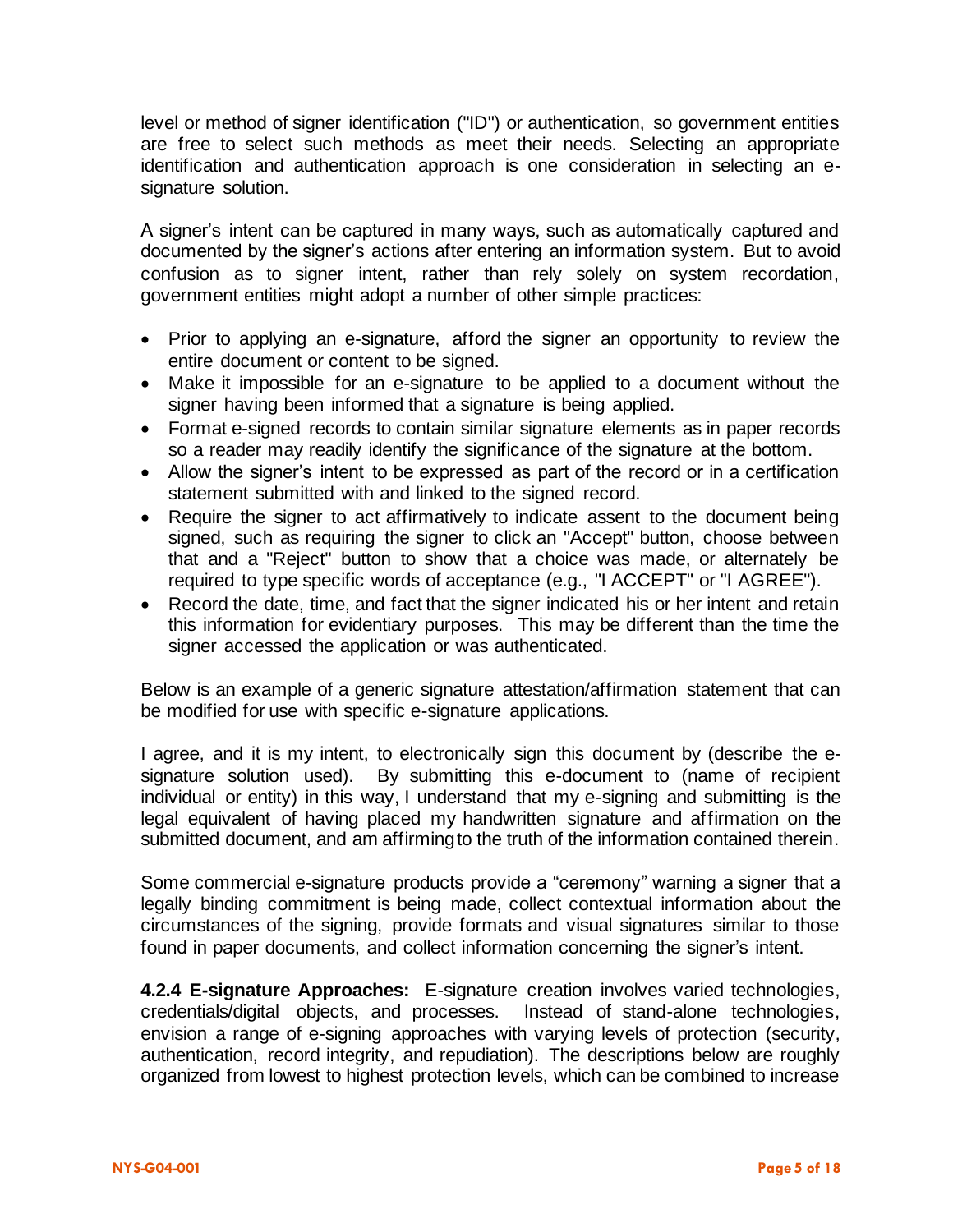protection strengths. Governments selecting from these e-signature approaches or combinations must weigh factors such as public policy and legal concerns:

- **Click Through/Click Wrap:** Signers are asked to affirm intent or agreement by clicking a button, sometimes typing "I agree" before clicking to guard against later claims of errors. Identification information collection, authentication processes before the signature is applied, and signing process security procedures can vary greatly. Click Through/Click Wrap is mostly used for low risk, low value consumer transactions, sometimes combined with approaches using Personal Identification Numbers (PINs) and/or passwords to authenticate signers.
- **S-signatures:** Simple symbols between forward slash marks ("/ s /") used by some government agencies to avoid identity theft risk or misuse, especially when posted on publicly accessible Internet sites. The USPTO, federal Department of Health and Human Services, Idaho courts, and California Division of Workers' Compensation all use S-signatures.3 If an S-signature meets ESRA's other indicia of an e-signature, it has the same validity as any other e-signature.
- **PIN or password:** Application access may require entering identifying information such as ID number, name, or "shared secret" (known to both the user and the system), such as PIN and/or password. The system confirms the PIN/password is associated with that person and "authenticates" them.4 The level of security varies depending on the transaction's risk or value. Low risk/low value transactions may require minimal, often unverified identifying information, while for higher risk transactions the application sponsor might only issue a PIN after an ID process applying rigorous personal information verification procedures.
- **Digitized Signature:** A graphical image of a handwritten signature, often used in face-to-face consumer credit card transactions with the signature rarely validated, sometimes created using a special computer input device such as digital pen and pad. Signature validation may compare the digitized signature representation with a stored copy. This has similar security issues as PIN or password, as the digitized signature is another form of shared secret known both to the person and to the system. Forging digitized signatures can be more difficult than forging paper signatures as the technology comparing the submitted signature image with the known signature image is more accurate than the human eye.
- **Signature Dynamics:** In this digitized signature variation each pen stroke is measured (e.g., duration, pen pressure, size of loops, etc.), creating a metric to compare to a reference value created earlier, thus authenticating the person

<sup>&</sup>lt;sup>3</sup> See: USPTO, 37 CFR 1.4(d)(2)); DHHS, "Standard and Usability Guideline for Signatures"; Idaho courts ("Order Amending Rule on Electronic Filing and Service); and California Division of Workers' Compensation ("Electronic Adjudication Management System").

<sup>&</sup>lt;sup>4</sup> Some more secure approaches may require entering personal information such as name, date of birth, or sex with the PIN and password. NYS agencies seeking to collect such personal information must comply with the obligations and requirements of the NYS Personal Privacy Protection Law (Public Officers Law, Article 6-A).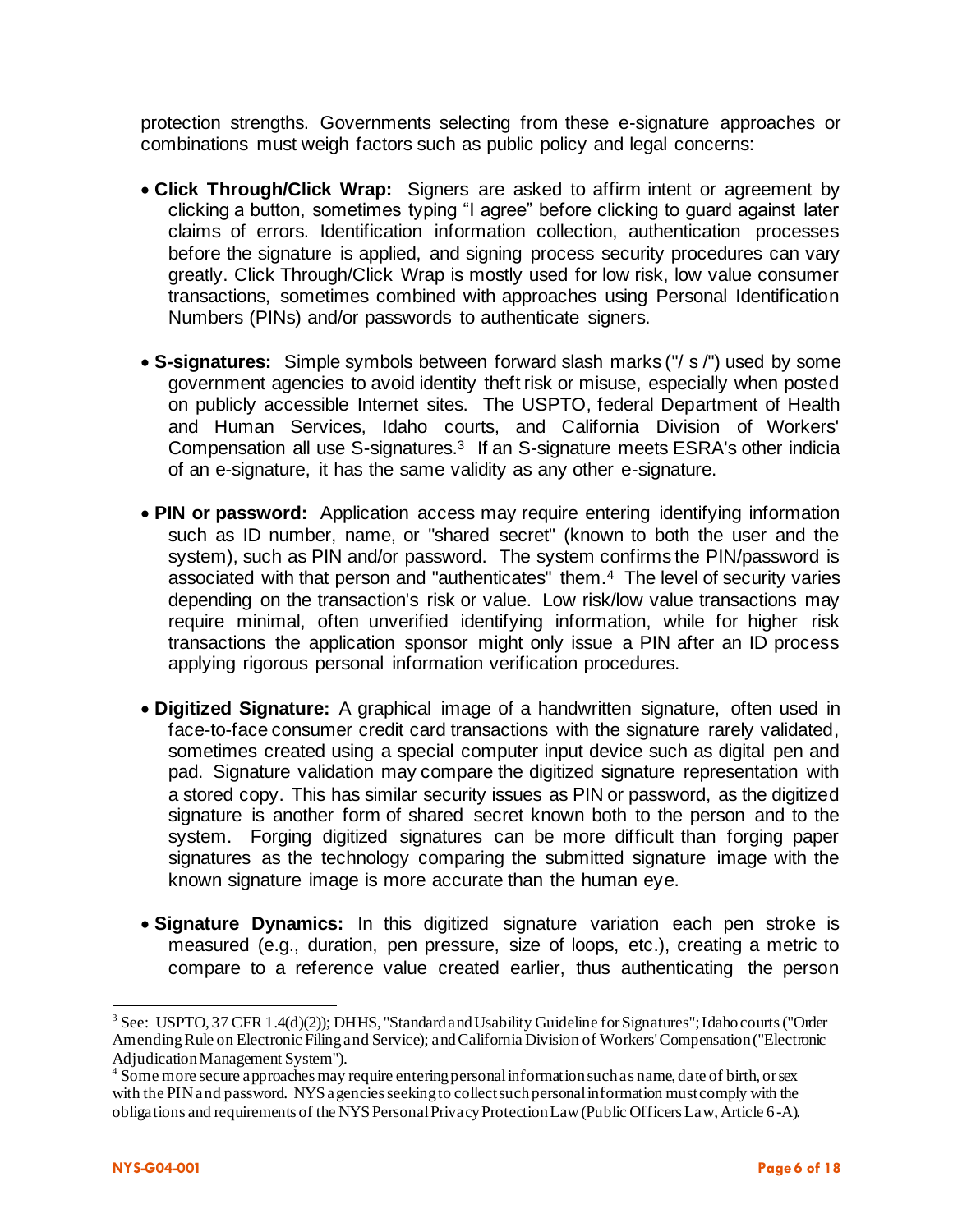signing. These measurements can be combined with techniques used to create a digital signature, ensuring document integrity and more reliable signer authentication.

- **Biometrics:** Unique physical characteristics can be converted into digital form interpreted by a computer.5 A microphone, optical reader, or other device measures the biometric, comparing it to a profile of one authenticated and stored beforehand. With software acceptance of a match, the transaction may proceed. Improving biometric applications may provide high authentication levels but are not foolproof and may result in false positives or negatives.<sup>6</sup>
- **Shared Private Key (Symmetric) Cryptography:** Shared between the etransaction host and the signer, this verifies identity when e-signing a document using a single cryptographic key not publicly known, often a small secured hardware device (e.g. RSA SecureID), whose symmetric key intermittently generates and displays "one time" passwords, typically inputted from the device to a computer, along with a PIN. The key isn't really "private" to the signer and hence has lesser authentication value but can be made more secure through the use of standards-based encryption techniques and smart cards or other hardware tokens.
- **Public/Private Key or Asymmetric Cryptography:** Two mathematically linked keys are generated, one a publicly available validation key, the other a private key that can't be deduced from the public key. The public key is often part of a "digital certificate", a digitally signed e-document binding the individual's identity to an unalterable private key. The signer creates a "digital signature" when using the private signing key, creating a unique mark (called a "signed hash") on an edocument. The document recipient uses the signer's public key to authenticate the attached private key and verify the e-document was not altered after signing. These are often used within the context of a Public Key Infrastructure (PKI) in which a trusted third party known as a Certification Authority (CA) binds individual to private keys and issues and manages certificates. A PKI is governed by a certificate policy that governs all aspects of a digital certificate's generation, management, use, and storage as well as the roles and responsibilities of all entities involved in the PKI.
- **Microchip Devices:** While not a separate e-signature approach in itself, using an embedded microchip generating, storing, and/or processing data for identification (such as small plastic smart cards, USB drives, or chipped watches/phones), these can support various authentication and e-signature approaches. The device is read contact-less by a radio frequency reader or inserted into a computer or network microchip detector. The device's chip is read by security software once the person enters a PIN, password, or biometric identifier, providing greater

 $<sup>5</sup>$  This might include voice patterns, fingerprints, facial recognition, DNA, palm print, gait analysis, hand geometry,</sup> and retinal and iris recognition.

<sup>6</sup> The National Institute of Science and Technology (NIST) created a "Policy for Enabling the Development, Adoption and Use of Biometric Standards" which may be helpful to consult if considering this approach.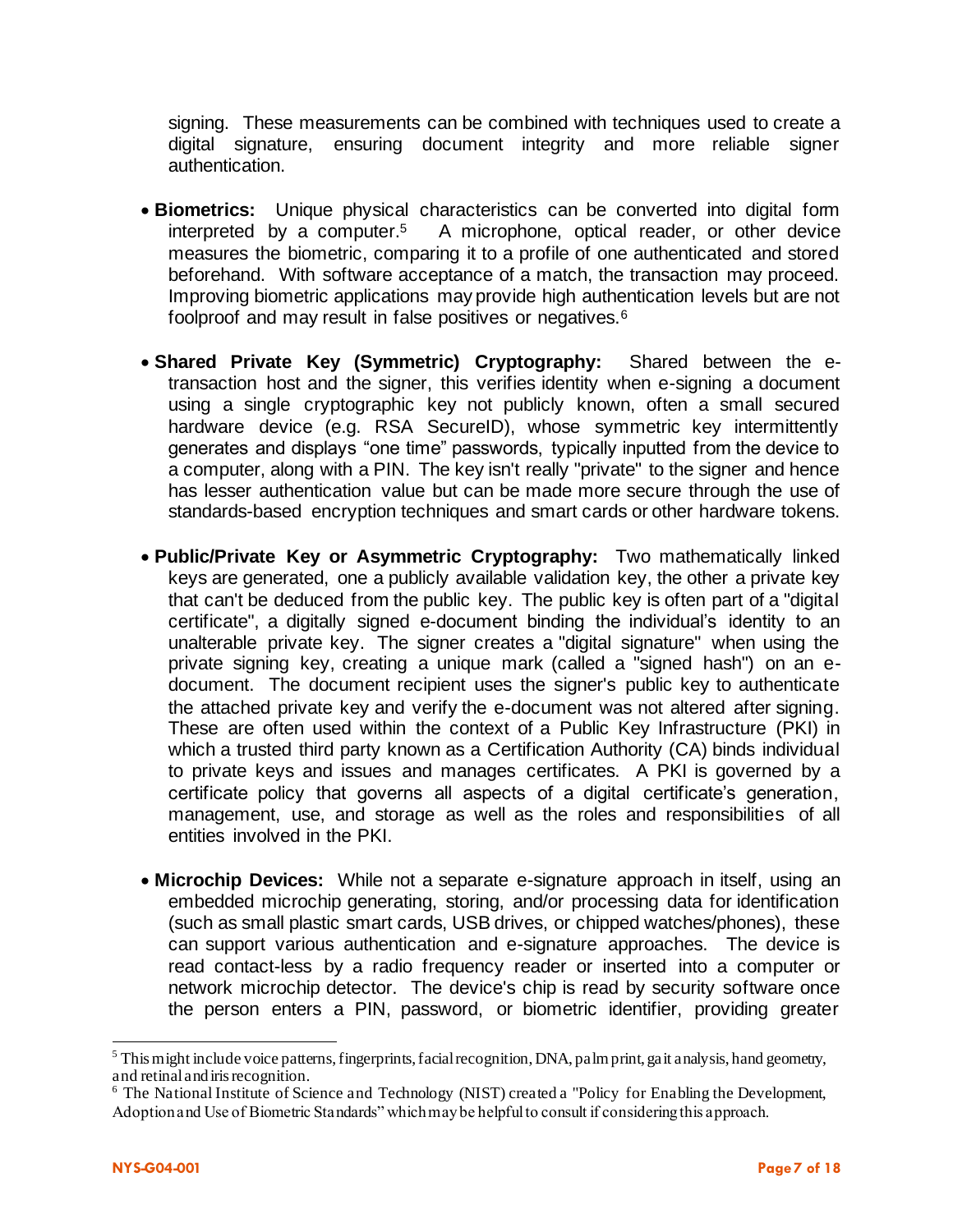security than using a PIN alone, as it requires both physical possession of the smart card and knowledge of the PIN. The PIN, password, or biometric identifier is a secret shared between the person and the microchip device, not between the user and a computer. Microchip devices can be used to further augment the security of a shared secret approach to e-signatures or used in combination with digital signatures.

• **Hybrid, and New Approaches:** Hybrid solutions combine techniques to increase security, authentication, record integrity, and non-repudiation of less secure esigning methods. A solution might use improved signature-capture techniques combined with click wrap, PINs, and password approaches, while another might use click wrap to encrypt a signature object within read-only document. Esignature solutions requiring high levels of security and non-repudiation might combine the strong authentication of a one-time password token with hashing techniques. Responding to changes in the market, legal, or fiscal environments, new approaches are continually developed. Commercially offered e-signature solutions have matured, with several available that may be compatible with ESRA.

**4.2.5 Selecting E-signature Approaches:** This is primarily a business decision. Under ESRA, when selecting e-signature approaches for given transactions government entities should support the public's interest in using sound and appropriate practices in governmental e-transactions. While they need not be submitted to ITS for approval, ESRA regulation 9 NYCRR §540.4(c) requires governmental entities to document and maintain a "business analysis and risk assessment" ("BA/RA"), defined in the regulation as: "identifying and evaluating various factors relevant to the selection of an electronic signature for use or acceptance in an electronic transaction. Such factors include, but are not limited to, relationships between parties to an electronic transaction, value of the transaction, risk of intrusion, risk of repudiation of an electronic signature, risk of fraud, functionality and convenience, business necessity and the cost of employing a particular electronic signature process."

The regulatory elements are not a checklist, but rather factors to consider during the BA/RA process. Governmental entities may evaluate each factor differently, accord them different weights based on the specifics of the underlying transaction, and even decide that a particular factor has no weight for a particular transaction. ESRA regulations don't stipulate the extent, level of detail, or format of the required BA/RA. Governmental entities may use their own processes for conducting these assessments, evaluating their specific business needs, risks, and impacts. The regulation also allows governmental entities to collaborate and conduct joint BA/RAs when selecting appropriate e-signature solutions for e-transactions common to such entities. For the same type of e-transaction, they may adopt as their own another governmental entities BA/RA. By combining and leveraging these efforts,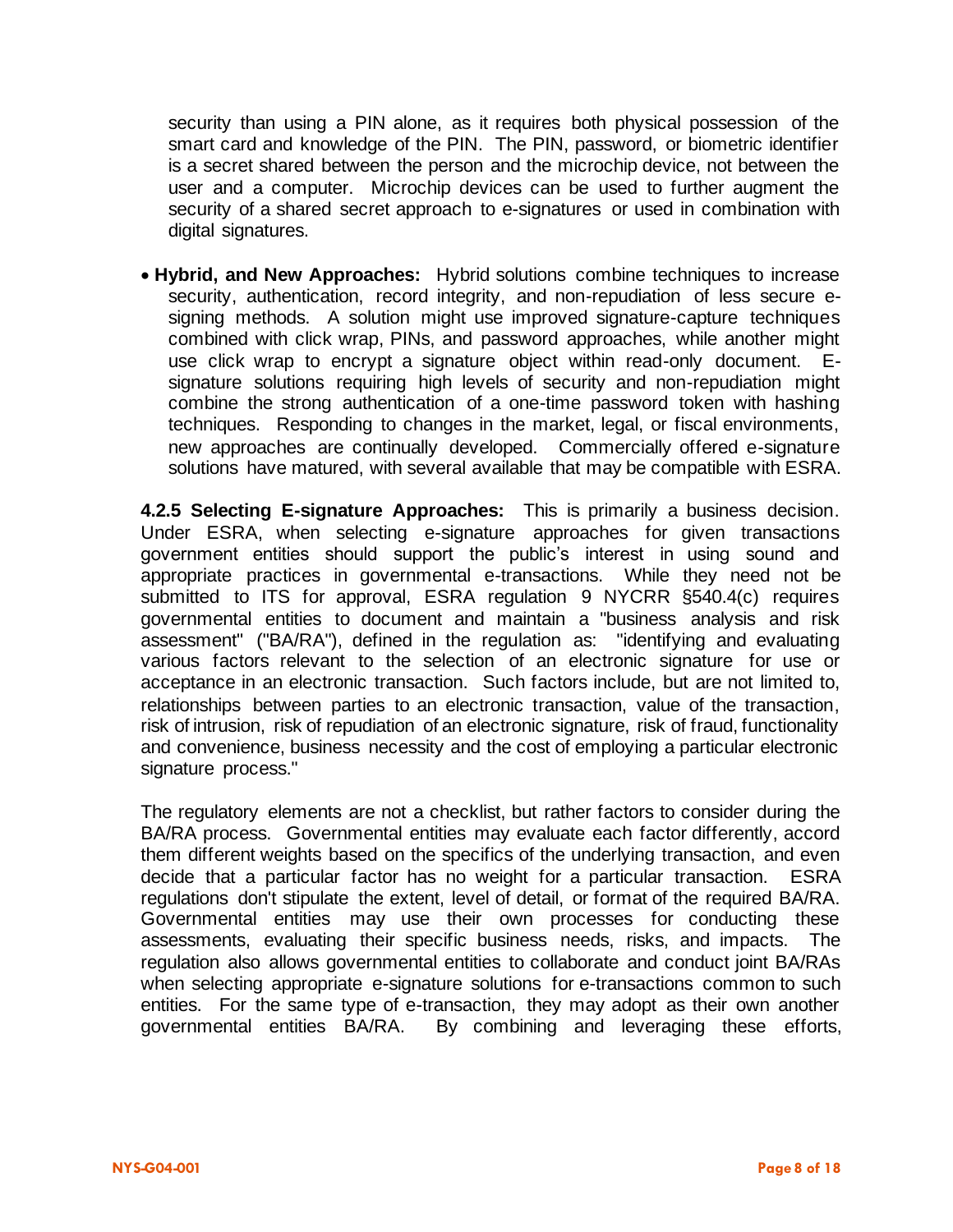governmental entities, including local governments, can reduce redundant, timeconsuming, and costly activities.<sup>7</sup>

**4.3 E-Records Guidelines - Background:** These are general, technology neutral concepts and guidelines for creating, managing, producing, and maintaining reliable and authentic e-records over time. It describes how governmental entities can protect the authenticity, integrity, security, and accessibility of e-records/e-record systems, but doesn't provide legal advice, explain how to meet e-records statutory or regulatory requirements, nor exclude using other methods of achieving the referenced objectives.

#### **4.3.1 E-Records General Concepts and Guidelines**

**4.3.1.1 Assessing Legal, Business, and Other Requirements:** ESRA defines an "electronic record" as "information, evidencing any act, transaction, occurrence, event, or other activity, produced or stored by electronic means and capable of being accurately reproduced in forms perceptible by human sensory capabilities." This is consistent with definitions of "records" governing legally permissible court admission of, or disposition of, records (NYS Civil Practice Law and Rules §4518; NYS Arts & Cultural Affairs Law Article 57); and the NYS Freedom of Information Law ("FOIL" - - Public Officers Law Art. 6, §86). Creation, format, and management of any types of records are often based on specific factors, so, in considering e-records, governmental entities should consult legal counsel and other appropriate staff to address if their existing recordkeeping practices are based on: required legal mandates; business needs after an e-records system is developed; and past practices managing paper records.

A resource that NYS agencies and local governments (excluding New York City) can use in developing e-record systems is the NYS Archives (NYSA), which provides publications and advisory services concerning records retention, disposition, record management best practices, and, archival requirements equally applicable to erecords as to paper documents. NYC agencies should consult with the NYC Department of Records and Information Services (DORIS) for similar information and guidance.

**4.3.1.2 Basing E-records Management Measures on the Records' Value:** As with paper, e-records produced or received by governmental entities aren't all of equal importance or value. All government records should be maintained properly, but the effort used by a governmental entity to manage and maintain records, including e-records, should relate to the records' value to the agency and the citizens. Risk management requires deciding what best addresses risk after comparing risks to potential benefits and considering alternate measures to address them. Applying risk management principles to e-records, consider: if e-records were lost or unavailable, how would it impact entity operations, including the entity or others suffering financial loss; the likelihood the e-records would be subject or

<sup>7</sup> As ESRA's named "electronic facilitator" ITS is available to assist governmental entities on completing these assessments, with more detailed guidance as necessary. Contact *erecordinglaw@its.ny.gov.*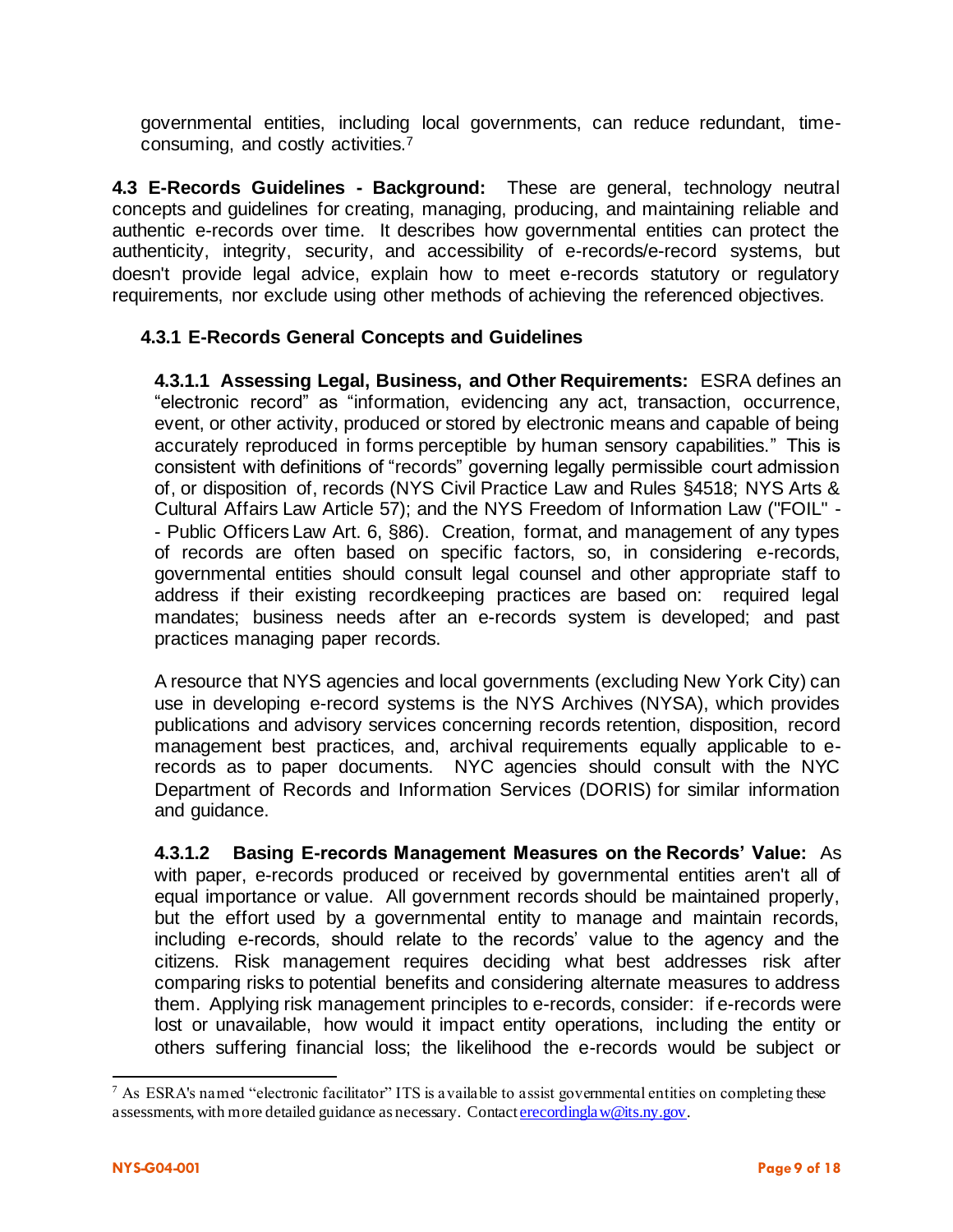relevant to a legal action; an inability to produce the e-records in admissible form in court having a critical impact on a case's outcome; and, whether the e-records are needed for extended time periods, for business reasons or their significant cultural or historical value.

**4.3.1.3 Focusing on E-records Systems and Business Processes:** To demonstrate e-record authenticity and integrity, the reliability and accuracy of the systems, processes, and procedures producing and maintaining them are critical, and more important than the format, medium, or technology used. Governmental entities should identify, specify, and document their processes and procedures if they expect their e-records to be accepted in legal and other proceedings.

**4.3.1.4 E-records training:** Training about systems used to create and retain erecords helps staff adequately maintain and preserve e-record authenticity, integrity, and legal admissibility, and awareness of: the fragile media on which they are stored; technology platforms needed to access and use them; and ensuring their admissibility in legal proceedings, and accessibility throughout their legal retention periods.

#### **4.3.2**

#### **Producing E-records:**

E-records are created in many ways: internally or using an online application, or received electronically,<sup>8</sup> and must be produced in the required form, with required informational content, unique identifiers, and contextual elements (e.g., authorizations, date stamps, e-signatures). Use precautions in transmitting/receiving e-records to prevent unauthorized persons from tampering with or corrupting them, compromising the e-records' authenticity and integrity. No matter how produced, erecords must be stored in secure recordkeeping systems.

#### **4.3.2.1 Compliance with Legal or Other Requirements:**

**Document clear procedures for e-record receipt, creation, and storage**: Documented policies and procedures should describe acceptable record formats, the point at which a transaction is completed, and specify how the e-record is securely stored so it cannot be modified without detection.

**Designate a receiving device**: ESRA regulation 9 NYCRR Part 540.5(e) requires governmental entities to designate the receiving "device" where e-records will be accepted, which could mean a specific server, e-mail address, or website. Entities should inform the public of those devices they have designated to receive e-records.

**Establish controls for the accuracy and timeliness of input and output**: The accuracy and timeliness of the input and output of systems is critical to demonstrating the integrity and authenticity of the e-records produced by a system.

<sup>&</sup>lt;sup>8</sup> The analysis concerning whether electronic attachments to an email constitute electronic records can be exacting. See, for example, Solartech Renewables, LLC v. Vitti, (156 A.D.3d 995 (NY App.Div. Third Dept. 2017)).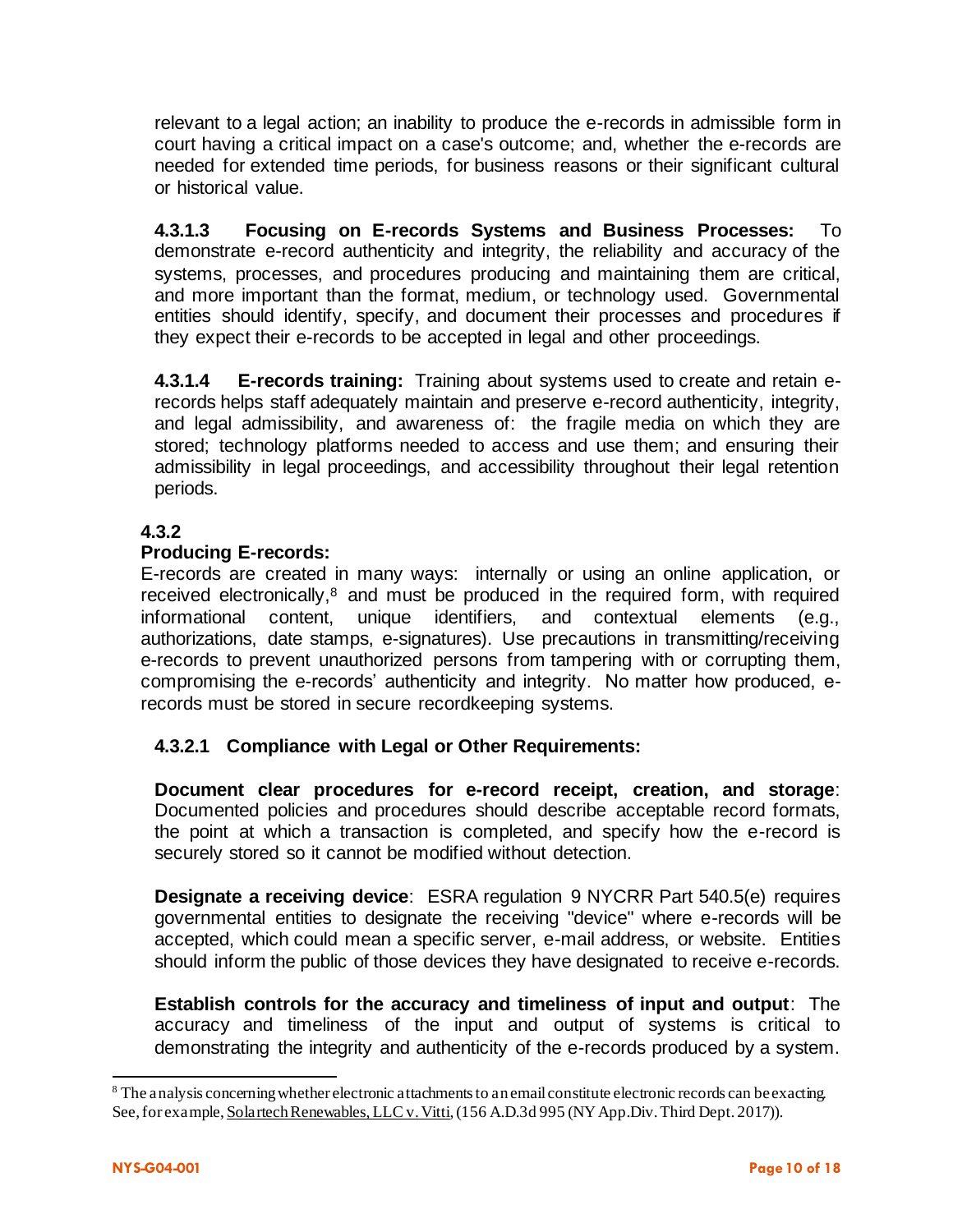**4.3.2.2 Authenticating e-Record senders and preventing alteration:** To authenticate senders, and determine the integrity of each type of e-record, establish policies and procedures driven by the potential risk and costs if the records were tampered with, inappropriately disclosed, or otherwise proven deficient. Establishing measures to secure e-records and their integrity during transmission and processing will vary with the level of risk, the business requirements, and the technology used. Examples may include: Public Key Cryptography, which provides a very strong encryption for higher risk transactions; Pretty Good Privacy (PGP), a technique for sending secure messages over public networks, or Virtual Private Networks (VPN), used to encapsulate data transfers between devices not on the same private network. Specific techniques may be independently verified or combined to determine if e-records have been altered, including measures as simple as providing the sender with a receipt and copy of the received document, or established data processing techniques such as edit checks, checksum, and hashing techniques, such as those used in digital signature technologies that can detect changes to a record.

**Authenticating sender identity based on potential risk and legal requirements**: The need for authentication, validating a person's identity, depends on the transaction's nature and business requirements. While some don't require authenticating the sender, if required, there are generally three means to do so, used alone or in combination, concerning something the individual: knows (e.g. a secret, password, PIN, or cryptographic key); possesses (e.g. a token, ATM card or a smart card); or is (e.g. biometric characteristics such as their unique voice pattern or fingerprint). For low to moderate risk applications, typically authentication is done with unique passwords and/or PINs, or unique personal information. Higher risk applications often rely on "two-factor" authentication combining a PIN and something the user "possesses" or "is."

**Confirming receipt, and documenting date/time:** Some records require confirming document receipt, which varies in relation to the type of application. Webbased applications may return a screen confirming a transaction with a unique tracking/auditing number. High security e-records might confirm separately via alternate routes, e.g. a person's postal address confirmed via an external database and receipt confirmation sent via mail or courier (e.g., FedEx, UPS). Also, some government transactions require documenting date/time receipt information, like a time stamp used on a paper record. This is usually captured automatically by the receiving system, but for high-risk applications, a neutral or trusted third party can apply secure time stamping binding electronic date and time to a record using public key cryptography.

**4.3.3 Authentic, Reliable, Accessible E-records Over Time**: All e-records must be maintained to be reliable, authentic, accessible, and usable for their legal retention periods. Those with long term or permanent retention requirements must be preserved in accessible and usable form or, for NYS agencies, transferred to NYSA. Other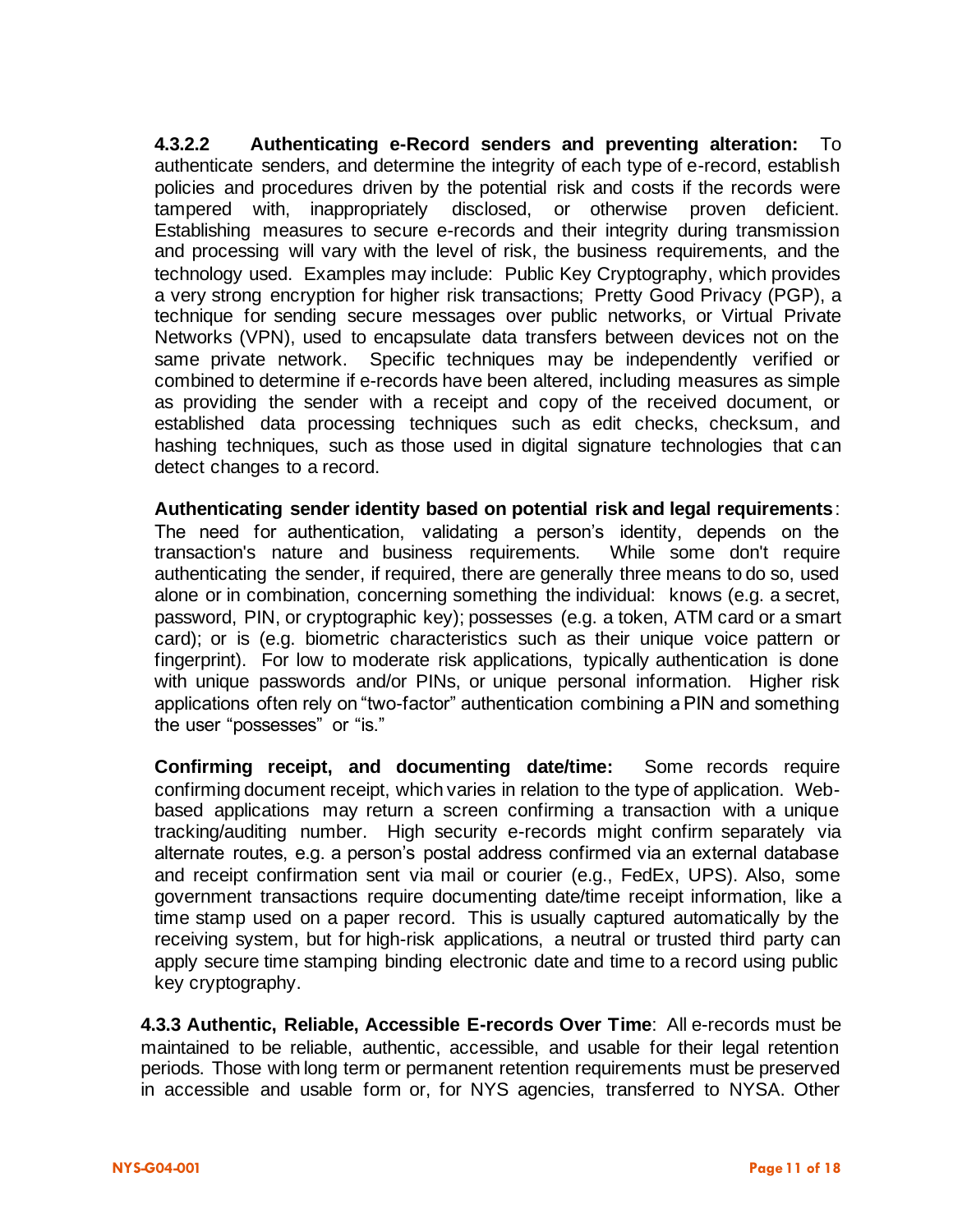governmental entity e-records should be legally destroyed only under a records disposition authorization issued by NYSA or, for NYC, DORIS.

- **4.3.3.1 E-records Management Policies:** Policies should:
- **Specify what e-records are covered:** Group e-records into "types" or "series" manageable in a consistent manner, e.g. by the business activity that created them ("vehicle registration," "fishing license file"), or to generic group ("accounting data," "customer documents"). E-records more critical for entity operations or more likely needed for legal purposes should have more management attention and higher levels of protection. NYSA retention and disposition schedules provide guidance in determining record series for governmental e-records.
- **Establish file format standards**: Designate approved data file formats for each record "type." Retrieving and displaying information on computer systems requires software which can change, either through new releases, or by changes to operating systems or hardware. A policy of approved media formats for e-records storage will facilitate data migration to ensure long-term retrieval of e-records.
- **Define responsibilities:** Define responsibilities for implementing the policy among program and technical staff, and those specifically assigned to records management.
- **Develop controlled storage or filing systems maintaining e-record integrity and accessibility:** Once created or captured, e-records must be retained in controlled environments maintaining their integrity and authenticity, in secure, reliable, and trustworthy e-records systems detecting and preventing unauthorized modifications. Document management or knowledge management products provide such solutions. The U.S. Department of Defense also tests and certifies document management products that include e-records management capabilities.

#### **4.3.3.2 Retain E-records Accessibly for their Legal Minimum Retention Periods:**

**Use law-compliant records retention and disposition schedules:** Records retention and disposition schedules address general functions of NYS agencies and non-NYC local governments, but consulting NYSA's website and following NYSA's procedures, can develop schedules for unique records, including e-records.<sup>9</sup>

**Plan for covering data backup, disaster recovery, and emergency operations**: Contingency plans helping governmental entities quickly restore systems after a disaster should include data backup and recovery to prevent loss of e-records.

<sup>9</sup> NYC agencies should contact NYC's DORIS.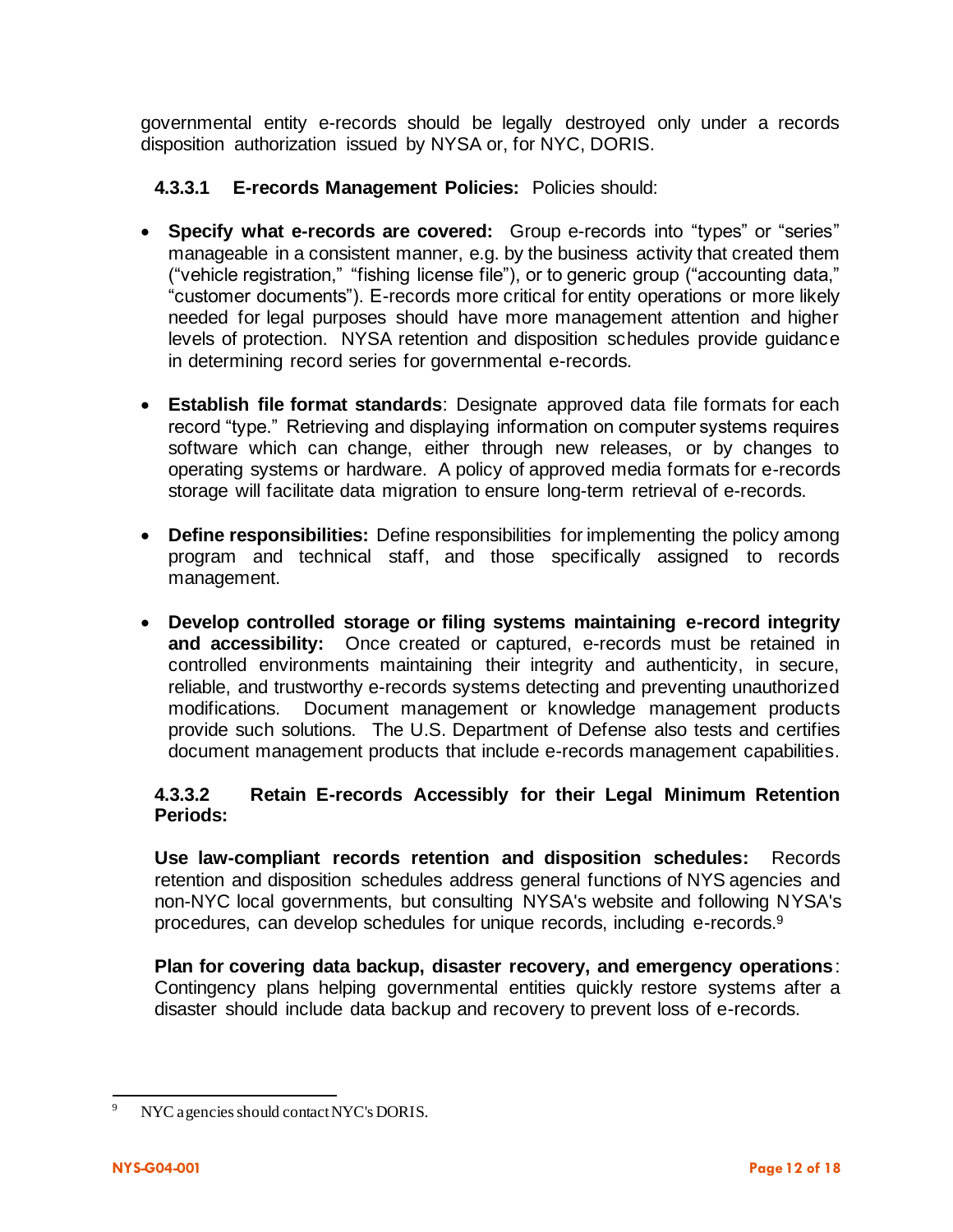**Implement media controls:** Physical and environmental threats can impact erecords, especially those stored on fragile data storage devices. Provide control over the many forms of physical data storage through standard labeling and tracking log practices and ensuring backup data storage devices are stored in environmentally and physically controlled locations. The extent of media control depends on the type of data, quantity of media, and the nature of the user environment. Media storing critical or high-risk e-records will normally demand higher levels of control than other data.<sup>10</sup>

**Perform routine backups:** Software and data including e-records require backups, whose frequency depends on how often data changes and the importance of the changes. Consult program managers to determine appropriate backup schedules. Externally securely store and test backup copies to ensure they remain usable.

**Make e-records retrievable during their retention periods but destroyed thereafter:** Use adequate indexing and search tools allowing retrieval when erecords are stored on nearline or physical data storage devices. But e-records having met their legal retention requirements and serving no other business needs should be destroyed. Destruction involves controlling all copies on all computers, detachable equipment, and media; documenting destruction; and using appropriate media sanitization and destruction methods depending on the e-records' confidentiality.<sup>11</sup>

#### **4.3.3.3 Producing authentic e-record copies in usable formats**

**Ensure e-records are included in personal privacy protection/access policies:** Maintain consistency with NYS FOIL, Personal Privacy Protection Law (PPPL), agency specific laws, and ESRA. NYS agency websites must comply with the Internet Security and Privacy Act (NYS Technology Law, Article II), adopting and posting an Internet privacy policy describing management, retention, and disclosure of users' personal information. ITS provides NYS agencies a model policy with items to take into account.

**E-records public access methods must protect confidentiality:** Governmental e-record systems must balance the need for e-records' public access against the entity's duty to protect confidentiality. Consider using automated means to redact or mask confidential information from e-records before releasing them to the public.

**E-record access in the user's preferred form:** Some lack access to technology for using e-records, while others prefer paper records. Per ESRA and its

<sup>10</sup> Academic institutions including Cornell and M.I.T. publish, available from their libraries, tutorials concerning "Digital Preservation Management." 11

ITS policies, and NIST Special Publication 800-88 Rev. 1, "Guidelines for Media Sanitization," have detailed recommendations on the sanitization and destruction of most types of digital media.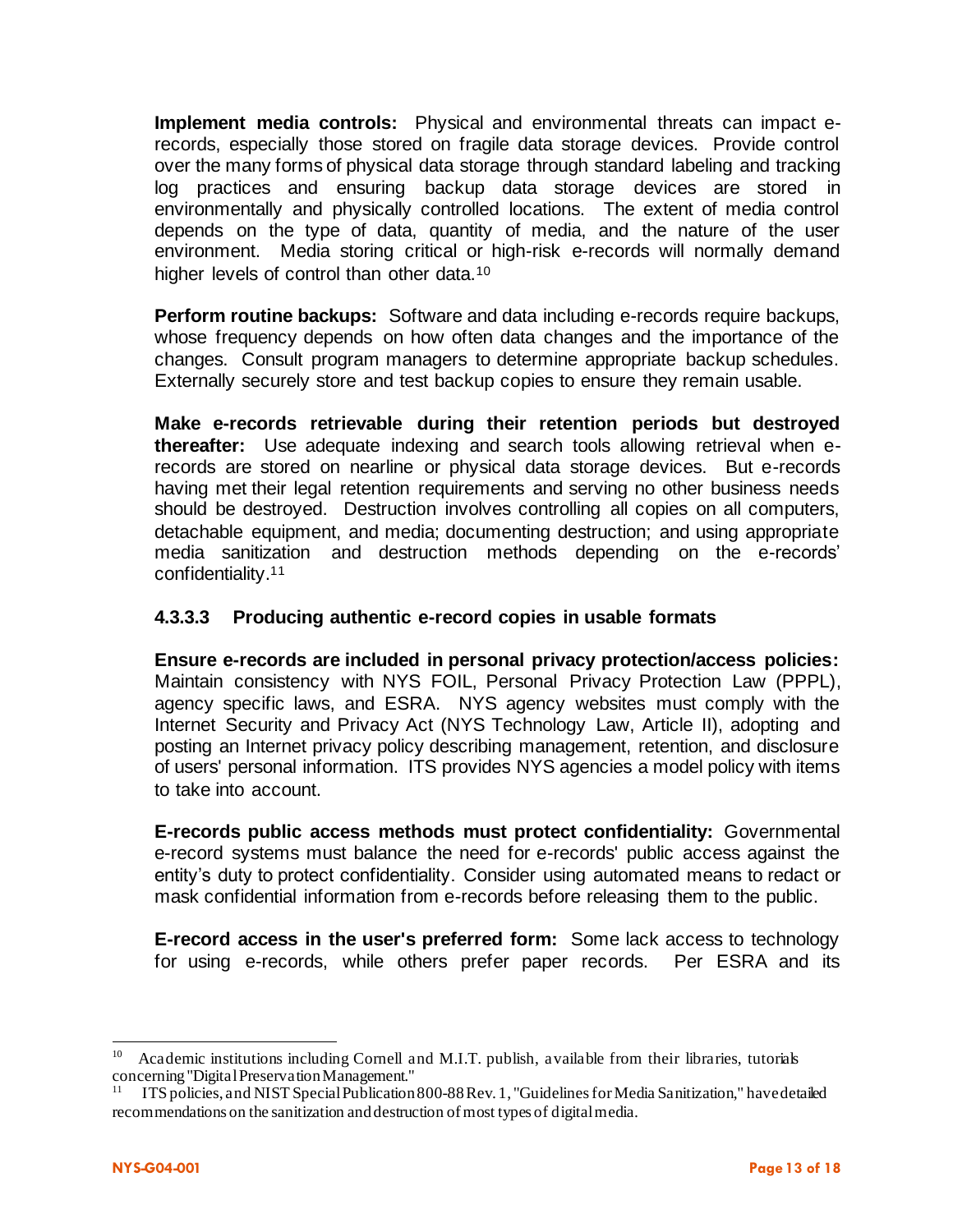regulations<sup>12</sup> while maintaining paper copies of e-records isn't required, governmental entities must generate legible and usable paper copies if requested.

**4.3.3.4 Maintaining the Authenticity/Integrity of Electronically Signed Erecords:** Not all e-records are e-signed, but those that are require preserving the context and links between components. Such contextual information provides additional evidence supporting the reliability and authenticity of the signed e-record and/or may actually constitute the e-signature process itself. Key challenges governmental entities face in maintaining electronically signed e-records include determining what information must be retained to maintain a valid, authentic, and reliable signed e-record, and preserving the link or association between the various components of a signed record over time.

Determining the minimal information needed to prove authenticity and reliability of an electronically signed record in a legal proceeding requires a legal analysis.<sup>13</sup> When preparing their e-signature BA/RAs and deciding what information needs to be retained as part of the signed e-record, governmental entities should research caselaw for decisions about challenges to the authenticity or validity of an esignature, or assessing the reliability of an e-signed record on the basis of its esignature. The e-signature method selected will partially determine the approaches needed to ensure the trustworthiness of the e-signed e-record over time. In "Guidance on Managing Digital Identity Authentication Records," the National Archives and Records Administration (NARA) has identified practices used by Federal agencies, including: maintaining adequate documentation of an esignature's validity gathered at or near the time the e-record was signed, where, depending on the signing method, this contextual information may actually be part of the signed e-record or captured in supporting records; or maintaining the ability to revalidate e-signatures (requiring agencies to retain the capability to revalidate the e-signature, along with retaining the signed e-record). As with any e-record, acceptance of signed e-records for legal, audit, and other purposes depends on demonstrating the trustworthiness of the system used to produce them, and, maintaining the ability to revalidate e-signatures is only available where the esignature method relies primarily on a digital object that can be revalidated (e.g., an encrypted hash, a digitized signature, or a biometric). Retaining all records of the system's functionality specific to a particular e-signature technology or approach is needed for the revalidation process to be successful. For digital signatures produced with PKI, ensure the PKI is governed by a certificate policy addressing all aspects of a digital certificate's generation, management, use, and storage as well as the roles and responsibilities of all entities involved in the PKI. And, regardless of approach used, retain documentation of the signer's identity; how, and the

<sup>12</sup> 9 NYCRR Part 540.5(b)(1)

<sup>&</sup>lt;sup>13</sup> Some court decisions addressing the proper evidentiary foundation that should be established when edocuments are submitted for admission into evidence, while not controlling, are informative on this topic, such as: In re: Vee Vinhnee, 336 B.R. 437, (9th Cir. BAP (Cal.) Dec 16, 2005); and Lorraine v. Markel American Insurance Company, 241 F.R.D. 534 (D. Md. 2007).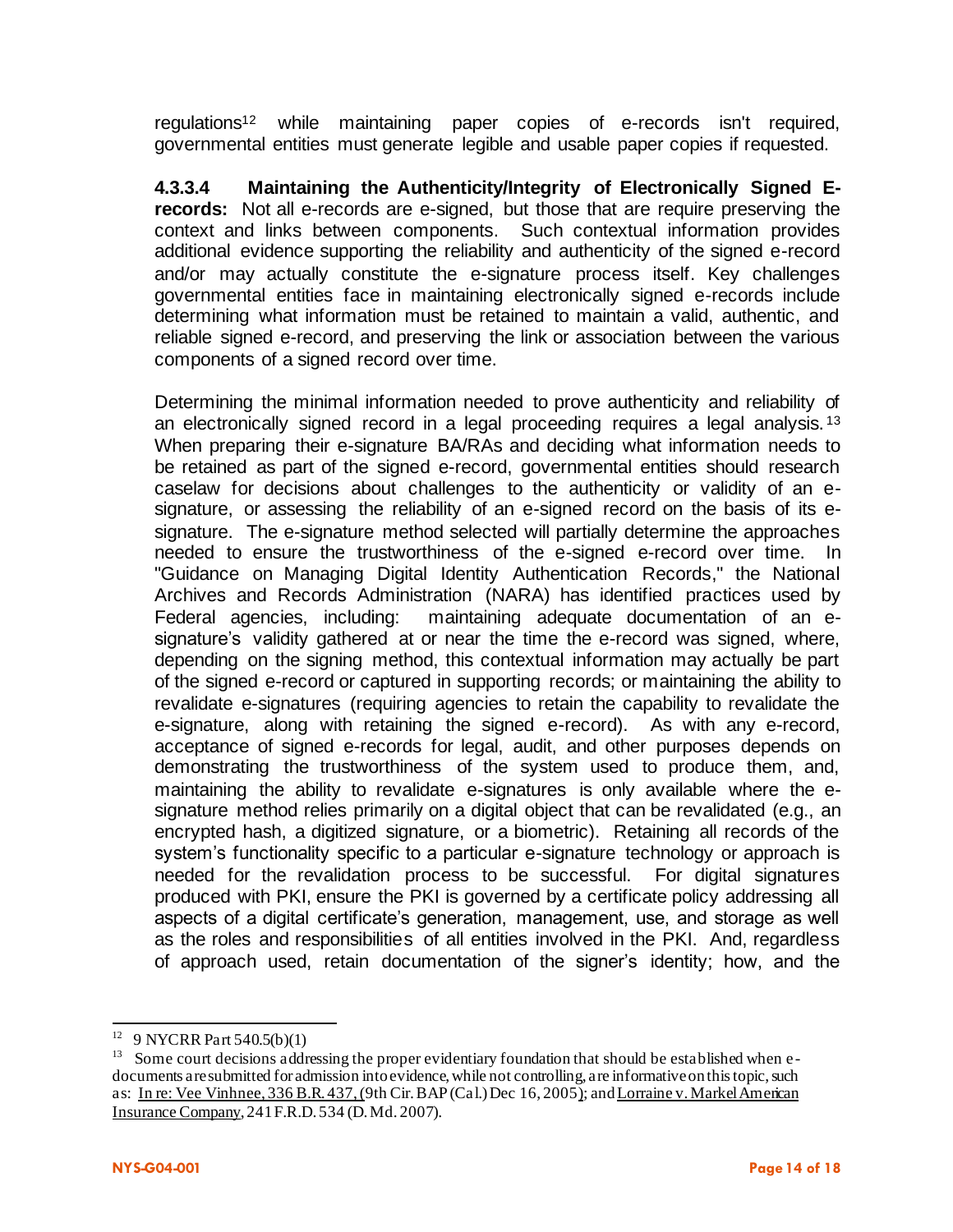date/time, they were authenticated; signer's intent; and date/time the signing process was completed.

**Preserve links between signed e-records components over time:** Systems creating e-records should manage all signed e-record components, even revalidating an e-signature where possible. Lacking relatively short retention need, records may be migrated to a new system or ultimately stored offline. Retaining contextual information is crucial for signed e-records, and plans should address signed e-record retention requirements, so those with longer retention periods (6 years+) can be migrated to new systems or stored on data storage devices while preserving the link and associations of their various components. If the e-record creating system's functionality is no longer available, preserving the relationship of the various components of the signed e-record may involve reformatting it., in a planned, well documented, conducted-in-the-normal- course-of-business process, in a way the records' authenticity, integrity, and reliability can be shown. Seriously consider if the ability to revalidate an e-signature throughout a signed e-records retention period is really critical. Retaining an ability to revalidate an e-signature may be a difficult and costly task especially for records with longer retention periods, requiring use of long-term signature validation services.<sup>14</sup>

Maintaining adequate documentation of an e-signature's validity, and ability to revalidate an e-signature at a later date, are not necessarily mutually exclusive options. Both strategies can be used simultaneously or during different stages in the e-record's life cycle. Base using these options on business requirements and assessment of risks, determining how long an e-signature needs to be validated, and if something other than original signature validation is acceptable. The ability to document and revalidate a signature could be maintained during periods of highest risk of repudiation, or during the record's active life. During its inactive storage, with lower repudiation risk, an entity may determine it can rely solely on documentation about the signed e-record's validity.<sup>15</sup>

### **5.0 Compliance**

This guideline shall take effect upon publication. Compliance with enterprise guidelines is optional, but strongly suggested. ITS may amend its guidelines at any time; compliance with amended quidelines is optional, but strongly suggested.

<sup>14</sup> Note that for PKI-supported digital signatures, lengthy e-records retention requirements may outlive any agreement with, or even existence of, the CA. Long-term signature validation services must be viewed as a separate function that cannot be left solely to an independent CA.

<sup>15</sup> NARA is one organization with record management and retention "Transfer Guidance" for digital signature authentication. Governmental entities could also review guidance issued by the National Archives of Canada, and the Australian National Archives, which generally question the practicality of maintaining ability to revalidate signed e-records maintained for long time periods or permanently, and suggest maintaining adequate documentation of validity gathered at or near the time of record signing instead may be preferable for such e-records. Such an approach is less dependent on technology, and much more easily maintained as technology evolves over time.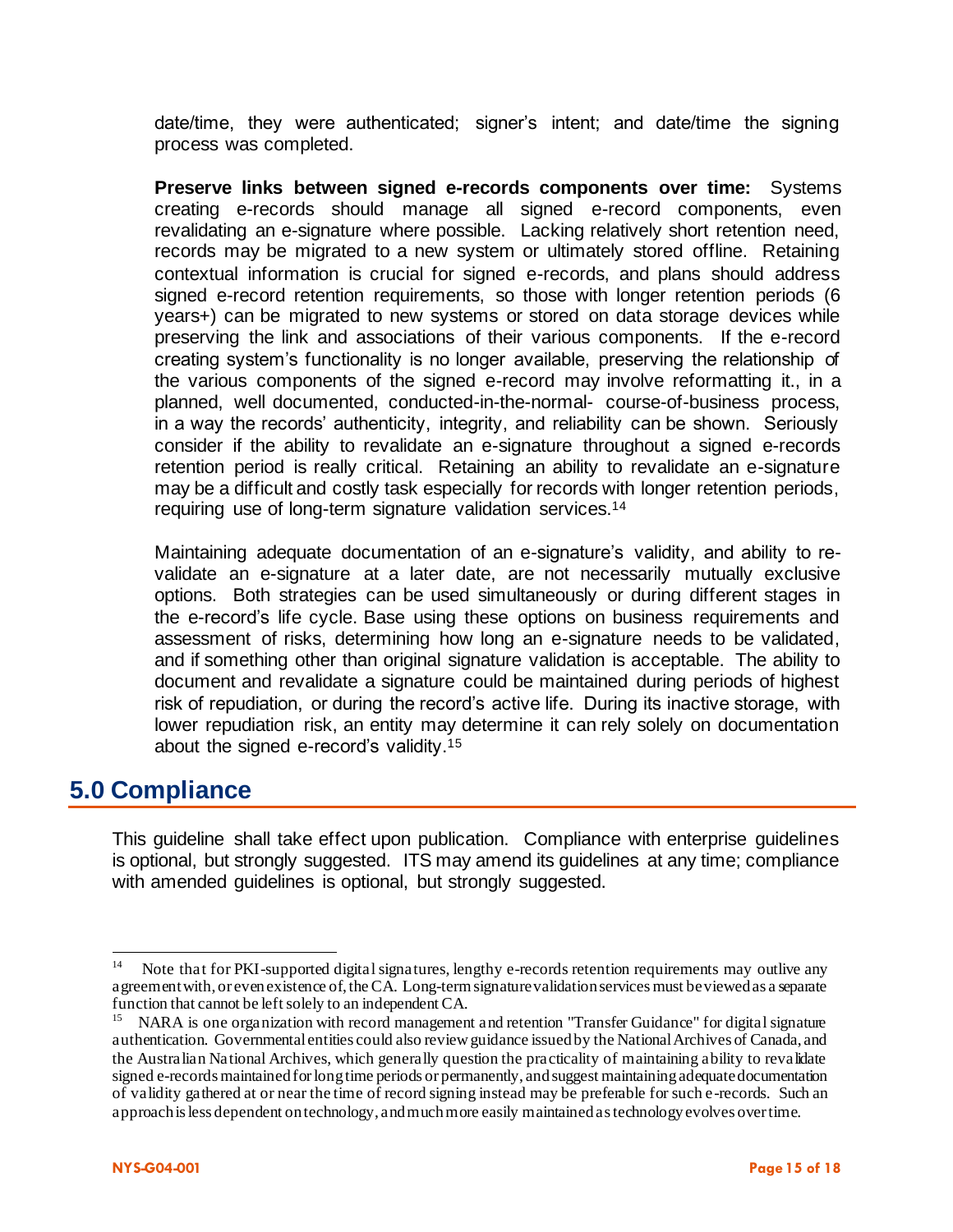## **6.0 Definitions of Key Terms**

Except for terms defined in these ESRA Guidelines, or in the ESRA statute and regulations, all terms shall have the meanings found in [https://www.its.ny.gov/glossary.](https://www.its.ny.gov/glossary)

### **7.0 Contact Information**

Submit all inquiries and requests for future enhancements to the policy owner at:

**Division of Legal Affairs Reference: NYS-G04-001 NYS Office of Information Technology Services State Capitol, PO Box 2062 Albany, NY 12220-0062 Telephone: (518) 473-5115 Email: its.sm.dla@its.ny.gov**

Statewide technology policies, standards, and guidelines may be found at the following website: https://its.ny.gov/tables/technologypolicyindex

### **8.0 Revision History**

This guideline shall be reviewed at least once every year to ensure relevancy.

| <b>Date</b> | <b>Description of Change</b>                                                       | <b>Reviewer</b>              |
|-------------|------------------------------------------------------------------------------------|------------------------------|
| 05/26/2004  | Original ESRA Guidelines issued.                                                   | CIO/OFT                      |
| 09/28/2007  | Revised and republished.                                                           | CIO/OFT                      |
| 10/23/2007  | Reformatted and updated to reflect<br>current CIO, agency name, logo and<br>style. | CIO/OFT                      |
| 11/02/2011  | Revised and republished.                                                           | CIO/OFT                      |
| 12/20/2013  | Revised and republished.                                                           | <b>ITS</b>                   |
| 09/6/2017   | Revised and republished.                                                           | <b>ITS</b>                   |
| 05/04/2021  | Revised and republished. Reformatted<br>and updated in entirety.                   | Division of<br>Legal Affairs |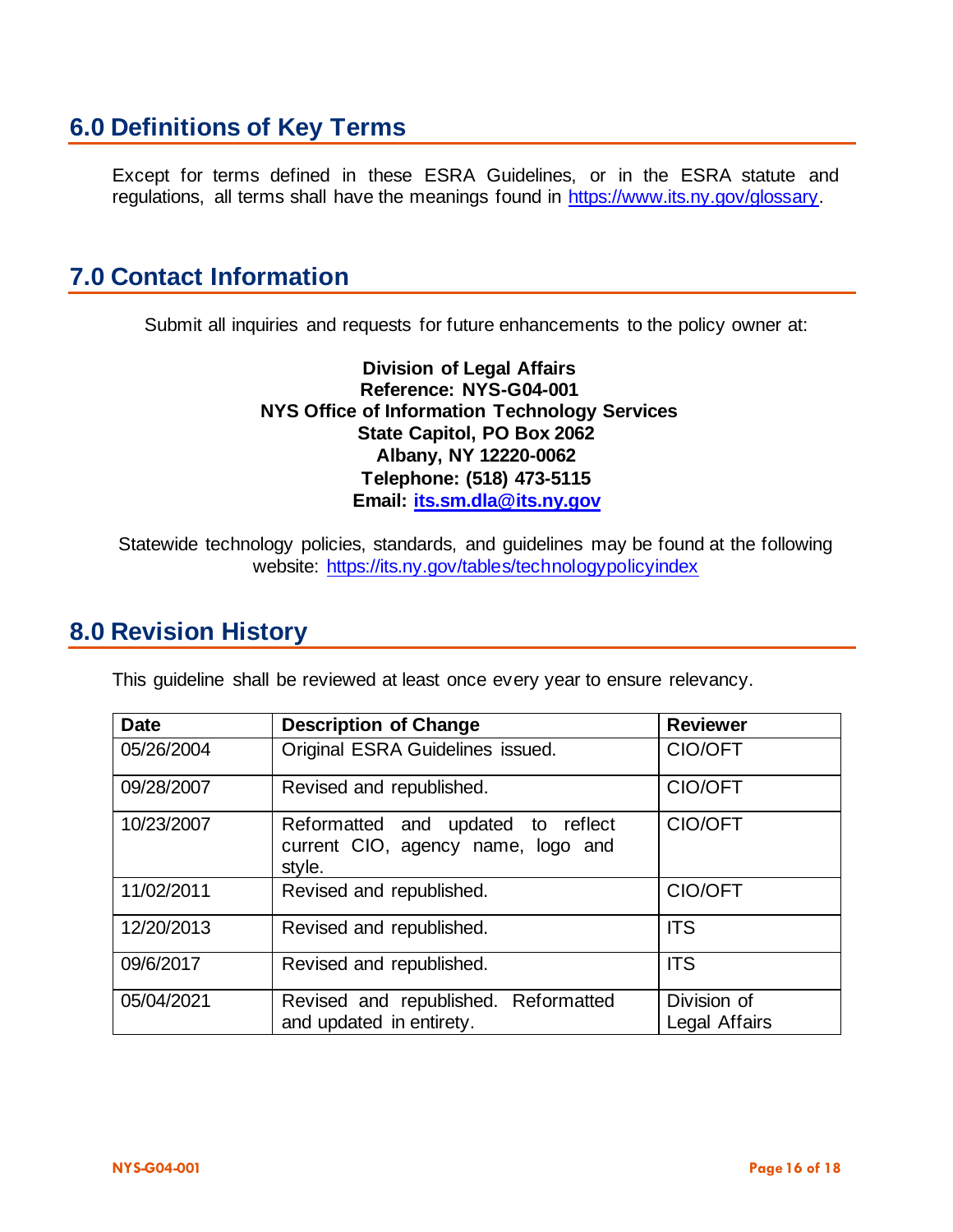## **9.0 Related Documents**

#### **NYS Resources:**

- Unofficial copies of ESRA law and regulations: [https://its.ny.gov/electronic](https://its.ny.gov/electronic-signatures-and-records-act-esra)[signatures-and-records-act-esra](https://its.ny.gov/electronic-signatures-and-records-act-esra)
- NYS IT Policy P10-006 "Identity Assurance" (NYS Identity Trust Model. https://its.ny.gov/tables/technologypolicyindex
- NYSA publications relevant to e-signatures and e-records include: Digital Imaging Guidelines; Conducting Needs Assessments for New Recordkeeping Systems (Tech. Information Series #64); Preparing for the Worst: Managing Records Disasters (Tech. Information Series #82); Managing Voice Mail Records; Developing a Policy for Managing email (Tech. Information Series #85); Managing email Records; Guidelines for Choosing Records Management Software (Tech. Information Series #63); Indexing Records; and Managing Geographic Information Systems (GIS) Records. [http://www.archives.nysed.gov/publications.](http://www.archives.nysed.gov/publications)
- NYS-DOS Committee on Open Government's website has NYS FOIL law complete text, and FAQs/advisory opinions addressing e-records issues: <https://www.dos.ny.gov/coog/>
- NYS Unified Court System Office of Records Management publications: [http://ww2.nycourts.gov/admin/recordsmanagement/too\\_pubstrain.shtml](http://ww2.nycourts.gov/admin/recordsmanagement/too_pubstrain.shtml)
- University at Albany's Center for Technology in Government e-signatures and erecords-related publications, including: Building State Government Digital Preservation Partnerships: A Capability Assessment and Planning Toolkit, Version 1.0; Opening Gateways: A Practical Guide for Designing Information Access Programs; Practical Tools for Electronic Records Management and Preservation; The Records Requirements Analysis and Implementation Tool; Preserving State Government Digital Information: A Baseline Report; Building State Government Digital Preservation Partnerships; Exemplary Practices in Electronic Records and Information Access Programs; Models for Action: Practical Approaches to Electronic Records Management & Preservation; Functional Requirements to Ensure the Creation, Maintenance, and Preservation of Electronic Records; A Survey of Key Concepts and Issues for Electronic Recordkeeping; and A Framework for Evaluating Public Sector Geographic Information Systems. See: <https://www.ctg.albany.edu/publications/>

#### **Other Resources**

• Cornell University/MIT tutorial, "Digital Preservation Management: Implementing Short-Term Strategies for Long Term Problems."